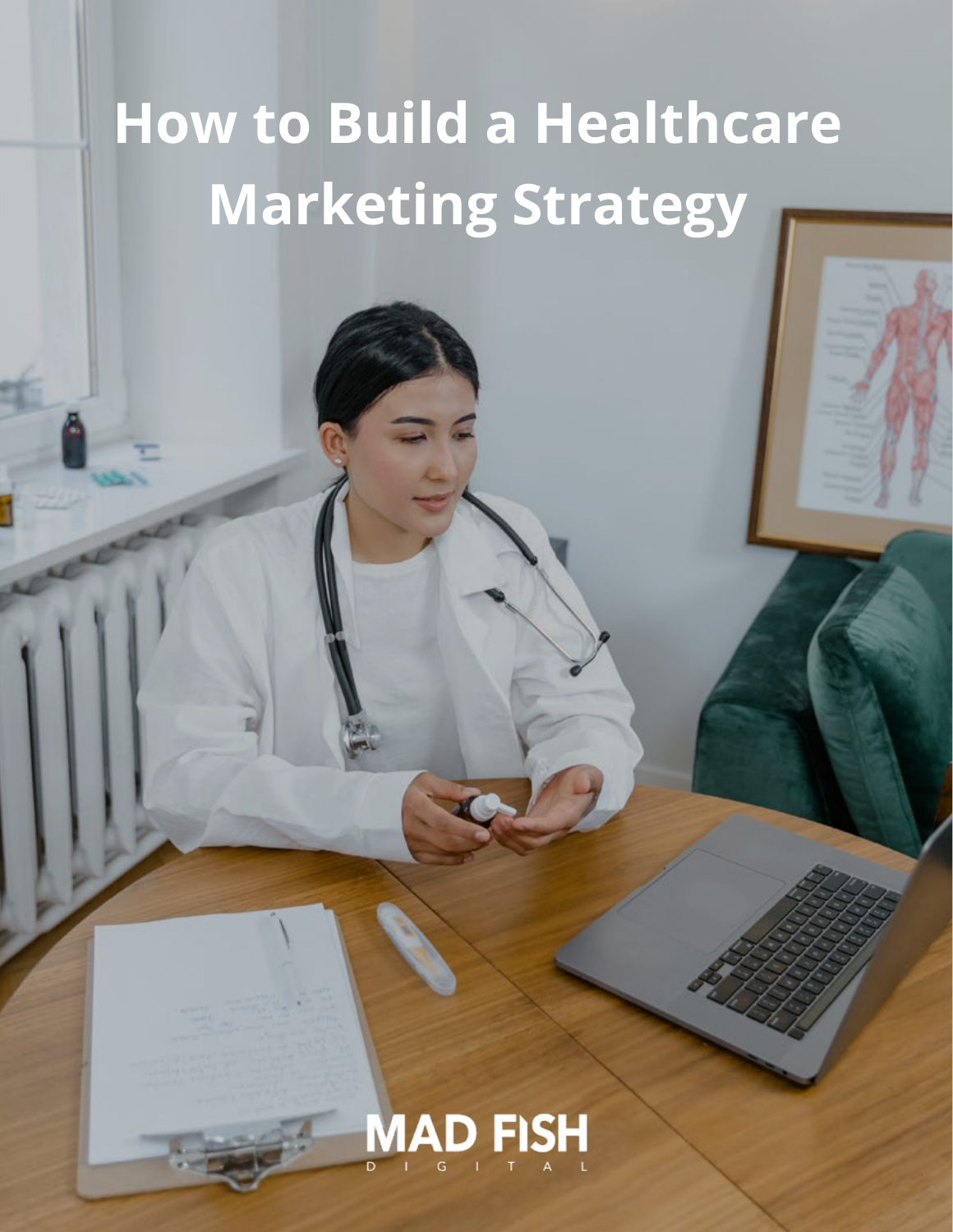## **7 Steps to a Successful Healthcare Marketing Strategy**



# **1 Hone in on SEO (search engine optimization).**

**[77%](https://searchengineland.com/77-percent-of-online-health-seekers-start-at-search-engines-pew-study-145105) of patients use search before booking**

- Local SEO
- Optimized website

### **2 Prioritize mobile-friendliness.**

**[57%](https://www.managedhealthcareexecutive.com/view/patients-want-mobile-healthcare-options) of doctors offer a mobile app**

- Mobile-friendly website
- Mobile app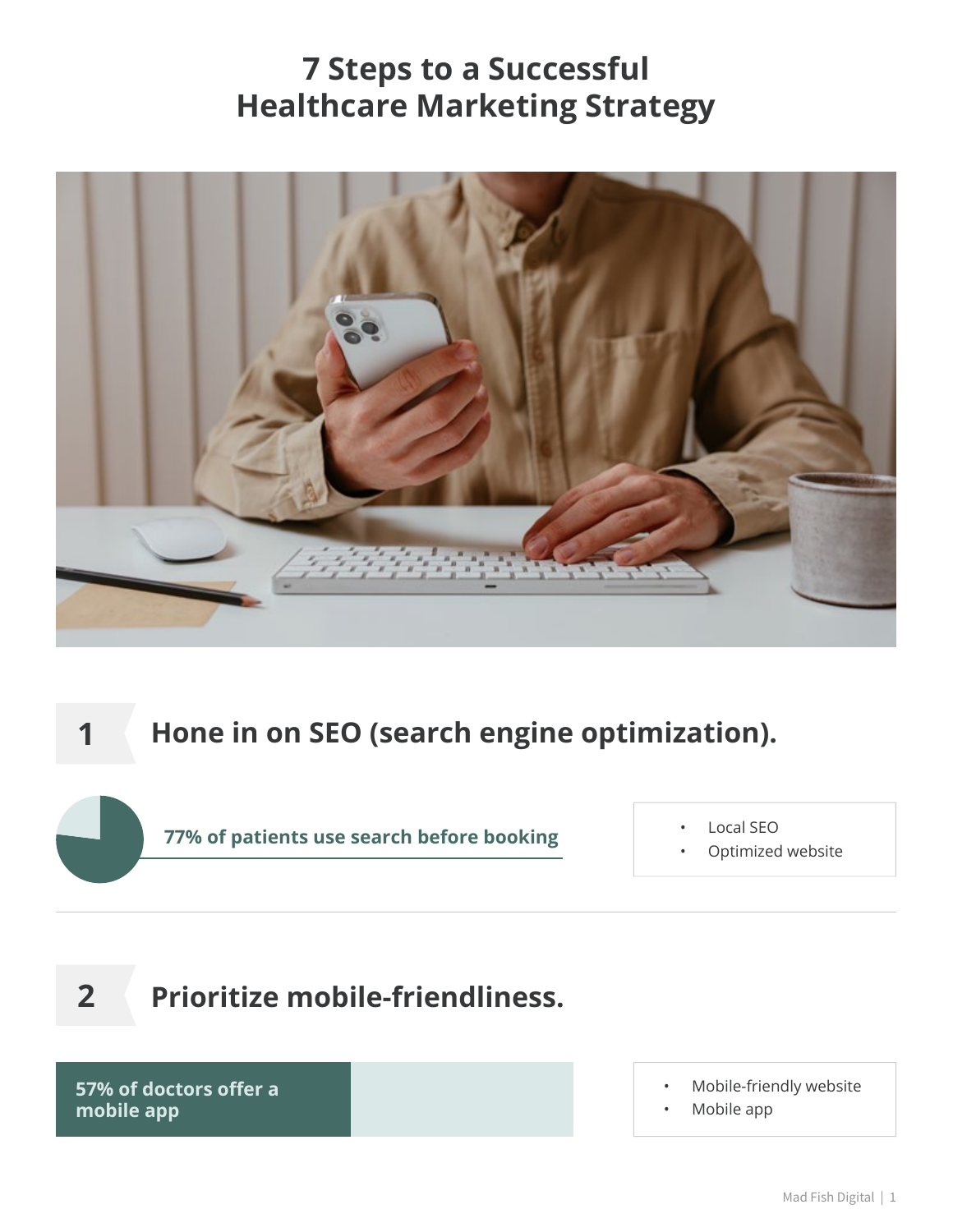

Mad Fish Digital | 2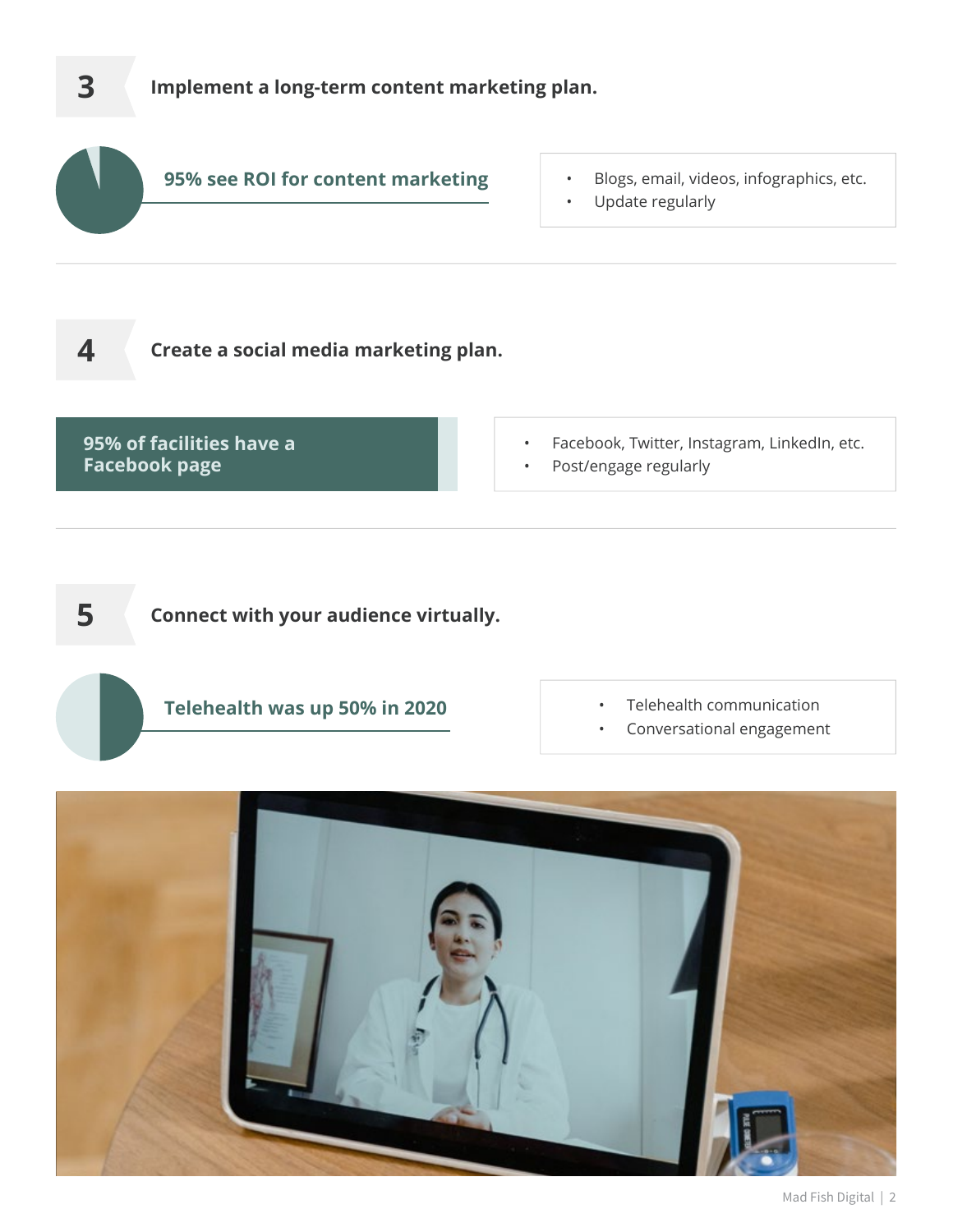

**6 Nurture customer communication.**

**[70%](https://www.accenture.com/us-en) of patients prefer providers that offer follow-up care**

- Ongoing engagement (social, email, follow-ups)
- Accessible support (live chat, prompt responses)

**7 Use paid ads for demographic targeting.**

**[75%](https://getreferralmd.com/2017/01/30-facts-statistics-on-social-media-and-healthcare/) of people seek medical information on social media**

- Leverage medical statistics
- Google, YouTube, social, display ads, etc.